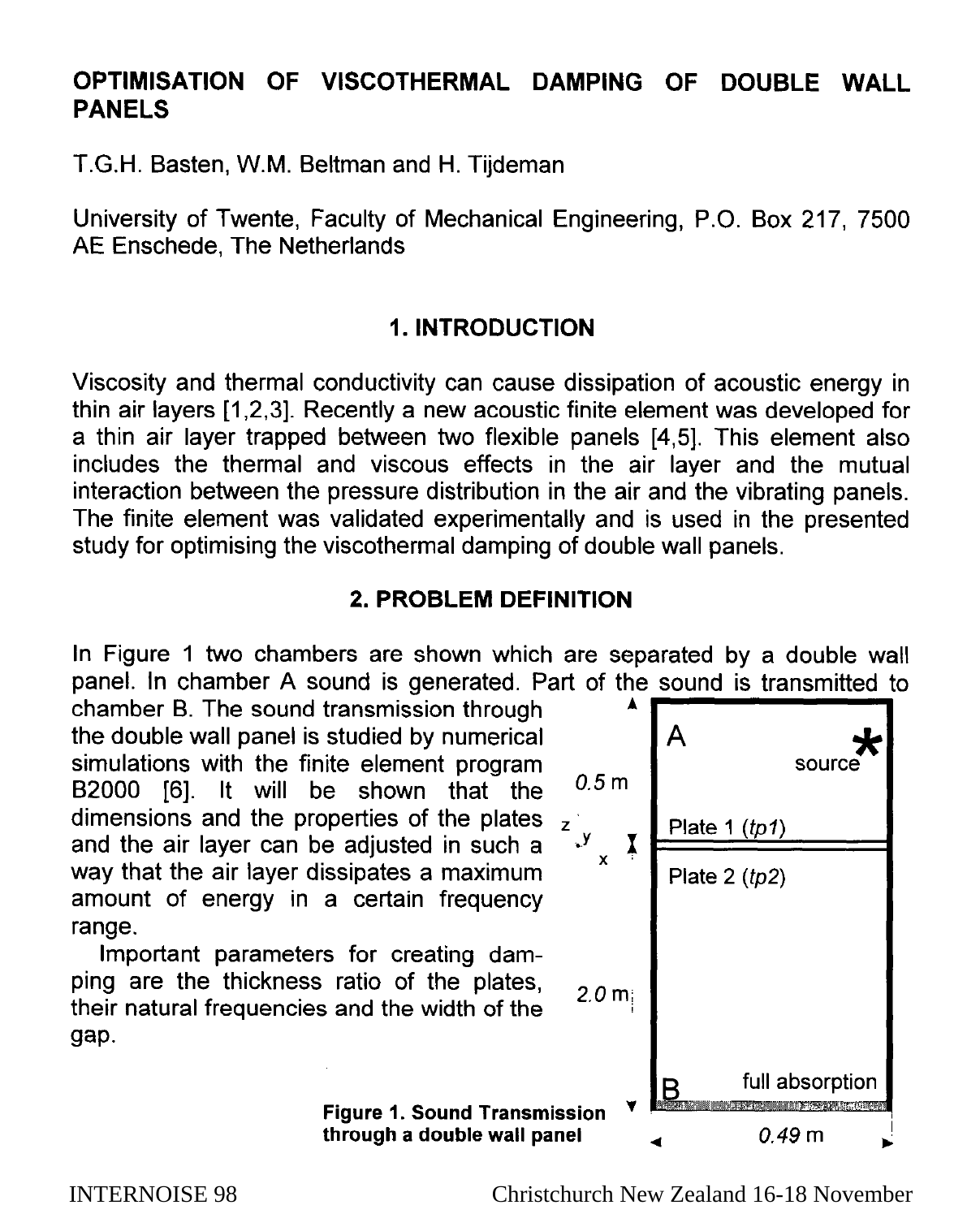# **3. ENERGY LOSS CALCULATIONS**

To reduce the calculation time a 2-dimensional problem is considered. By choosing the appropriate boundary conditions the variations in the y-direction equal zero. At the wall facing plate 2 ( $z=-2.0$ ) the specific impedance is  $Z=1.0$ , which represents full absorption.

Chambers A and B are modelled by standard acoustic elements. In chamber A a pressure perturbation is introduced in the upper right corner. Plate elements are used to model the two aluminium plates. The new viscothermal acoustic elements are used to model the air in the gap between these plates. By demanding continuity of velocity, a fully coupled acousto-elastic finite element formulation results:

$$
-\omega^2 \begin{bmatrix} M_s & 0 \\ M_c & M_a(\omega) \end{bmatrix} \begin{bmatrix} \{u\} \\ \{p\} \end{bmatrix} + \begin{bmatrix} K_s & -K_c \\ 0 & K_a \end{bmatrix} \begin{bmatrix} \{u\} \\ \{p\} \end{bmatrix} = \begin{bmatrix} \{0\} \\ \{p^*\} \end{bmatrix},
$$
(1)

with  $\omega$  the angular frequency,  $\{u\}$  the vector with structural degrees of freedom and  $\{p\}$  the vector with acoustic pressures.  $M_s$  and  $K_s$  are the structural mass and stiffness matrices,  $M_a(\omega)$  and  $K_a$  are the acoustic mass and stiffness matrices.  $M_c$  and  $K_c$  are the coupling matrices. The right hand side of the equation represents the excitation.

Due to the influence of viscosity and thermal conductivity on the effective speed of sound, which appears in the viscothermal elements, the acoustic mass matrix is complex and frequency dependent. Due to the coupling the system of equations is asymmetric.

Frequency response calculations are performed in the frequency range from 0 to 300 Hz. The energy loss  $(EL)$  is calculated from the time averaged energy input in plate 1 ( $\overline{W}_1$ ) and the time averaged energy output from plate 2 ( $\overline{W}_2$ ):

$$
EL = 10 \log \left( \frac{\overline{W}_1}{\overline{W}_2} \right).
$$
 (2)

 $\overline{W}_1$  and  $\overline{W}_2$  are calculated by [7]:

$$
\overline{W} = \frac{1}{2} \int \text{Re} \{p v^2\} dA \tag{3}
$$

where  $p$  is the acoustic pressure and  $v$  the acoustic velocity, which equals the structural velocity at the interface. When the viscous and thermal effects are discarded  $\overline{W}_1 = \overline{W}_2$ . So EL=0 and no energy is dissipated in the gap.

#### **4. PARAMETER ANALYSIS**

The most important parameters, the ratio of the plate thicknesses and the layer thickness are varied. The thickness ratio *fp?* : *tp2* is varied in such a way that the total thickness remains 3 mm to ensure the same amount of mass. The gap width is varied for a constant thickness ratio *(tp1* = 1 mm, *tp2* = 2 mm).

The results for some-typical configurations are given in Figures 2 and 3. In Figure 2 the effect of the thickness ratio of the plates forming the double wall panel is shown, while Figure 3 depicts the effect of the gap width.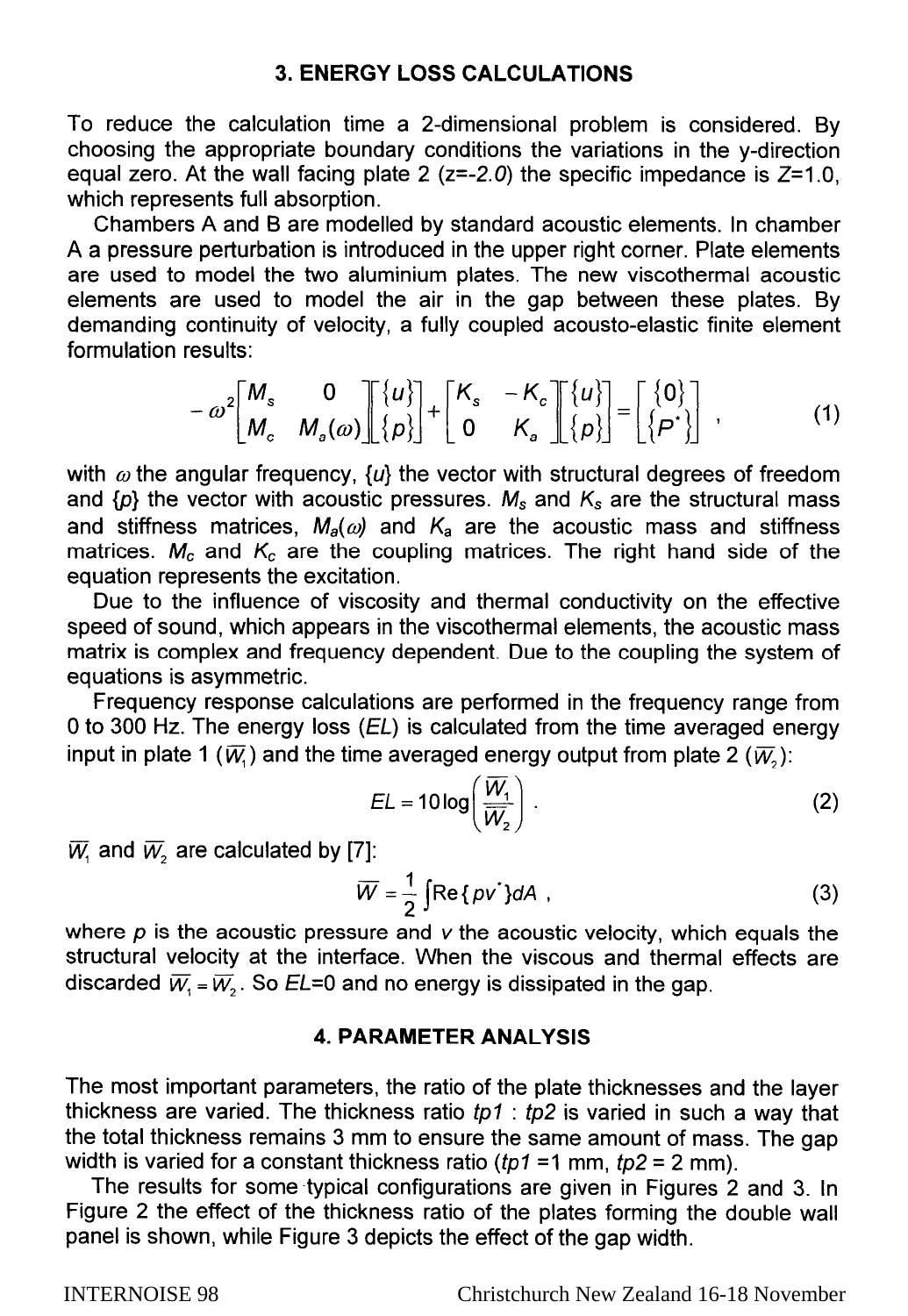

**Figure 2. Energy loss for three different thickness ratios: 1:1, 1:2, 1:3** 

As could be expected, energy dissipation occurs in small bandwidths around structural eigenfrequencies. A significant amount of energy is dissipated in the layer by means of viscous shear, so especially modes with a pumping mechanism cause dissipation of acoustic energy.

When the mean energy loss in the frequency range from 175 to 275 Hz is taken as the objective function, in this case the configuration with a thickness ratio of 1 : 2 and a gapwidth of 1.0 mm is found as the optimum.

### **5. CONCLUSIONS**

It has been demonstrated that the new viscothermal finite elements are well suited for optimising the damping of double wall panels. The effect of viscothermal damping is limited to bandwidths around structural eigenfrequencies of the double wall panel.

INTERNOISE 98 Christchurch New Zealand 16-18 November